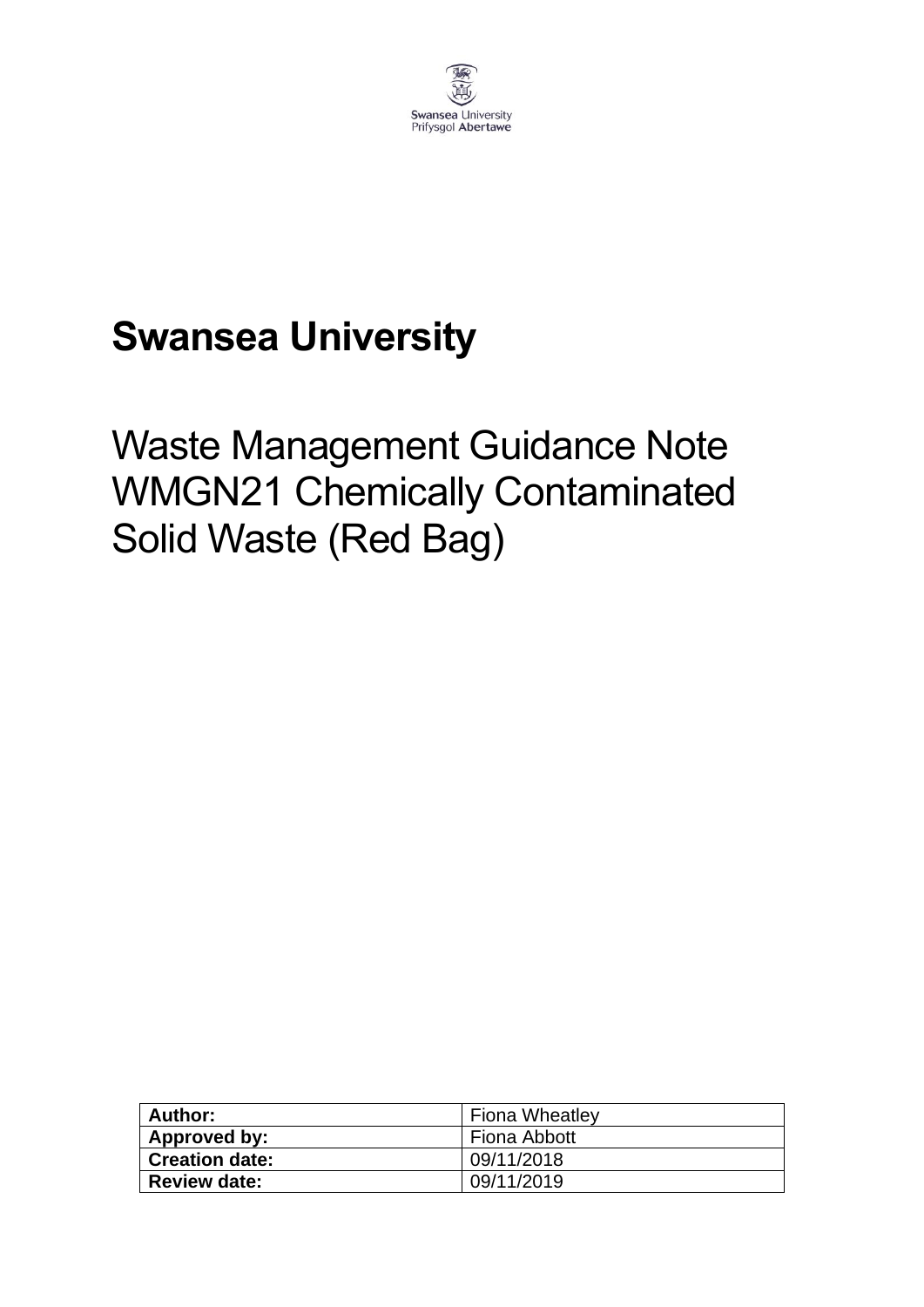| <b>Waste Management Guidance Note WMGN21</b><br><b>Chemical Contaminated Solid Waste (Red Bag)</b> |                                     |
|----------------------------------------------------------------------------------------------------|-------------------------------------|
| <b>Location Generated</b>                                                                          | Any laboratory or workshop          |
| <b>EWC</b>                                                                                         | 15 02 02*                           |
| <b>Type</b>                                                                                        | Controlled - Hazardous waste        |
| <b>Disposal Method</b>                                                                             | Segregated for incineration         |
| Bin/ Bag Type                                                                                      | Metal Fire Proof Bin / Red bag only |

#### **Duty of Care Requirements**

EWC 15 02 02\* "Absorbents, filter materials, wiping cloths, protective clothing contaminated by dangerous substances"

It is a legal requirement under the Hazardous Waste Regulations to segregate hazardous wastes from non-hazardous wastes. Incorrectly disposing of hazardous waste via a nonhazardous waste stream can lead to legal and financial penalties dependent upon the severity of the noncompliance.

Chemical and solvent-contaminated solids produced in the University's laboratories and workshops are highly flammable and must be dealt with diligently.

The University has an appointed hazardous waste contractor whom supplies a collection service to both Singleton and Bay chemical waste stores.

#### **Items**

All of the following chemically contaminated solid waste produced by laboratories and workshops must be placed into **red bags** for disposal;

- **Solvent and chemical powers contaminated cloths**
- **Blue paper towels**
- **PPE (masks/aprons/gloves)**

If it is not clear whether any of the items listed above are contaminated with chemicals, the item **must** be segregated from other wastes and placed into a red bag for disposal via the chemical waste store.



Figure 1: Red bag and appropriate bin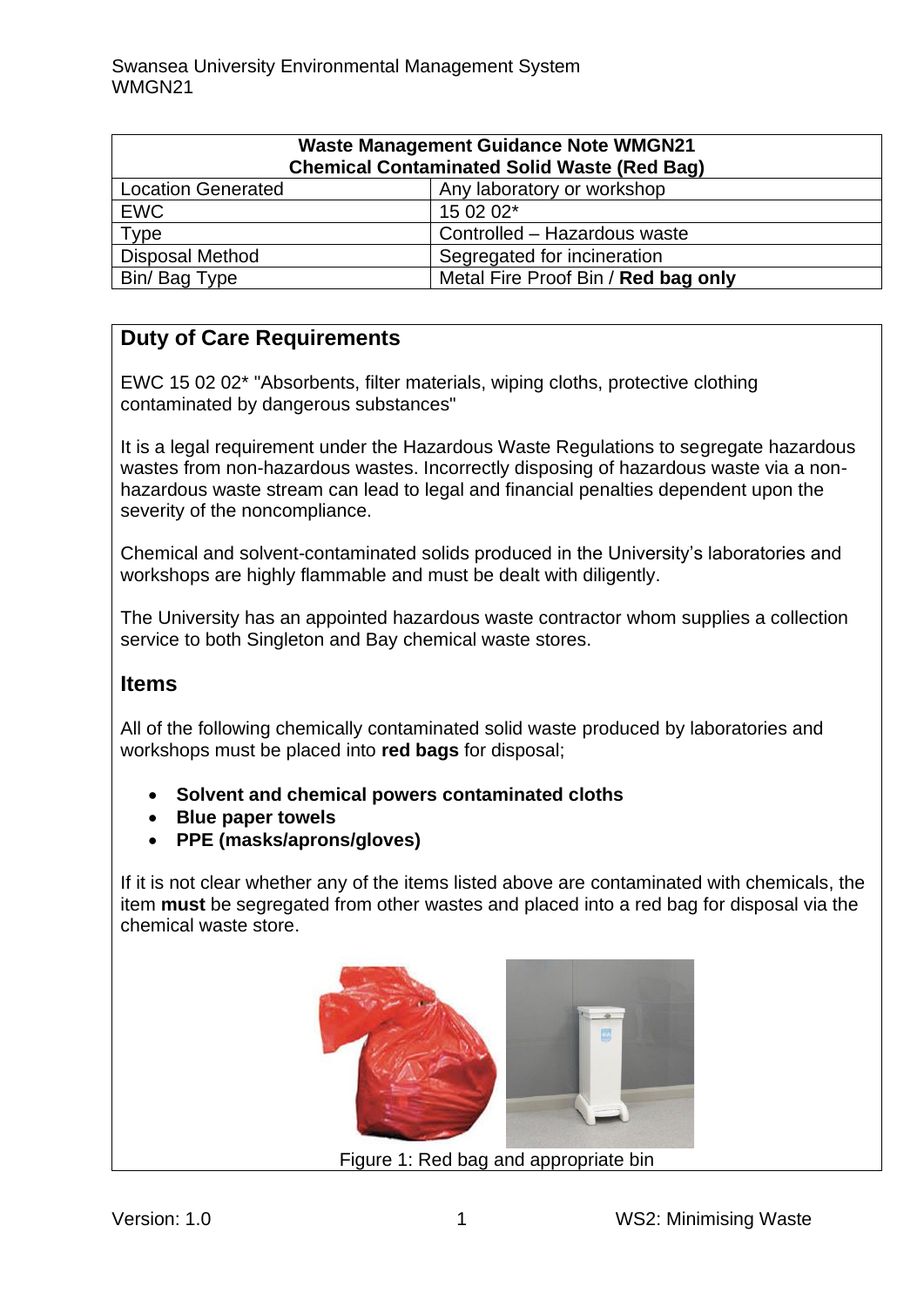#### **Disposal Instructions**

#### **Internal Storage**

All laboratories and workshops producing chemically contained waste must install compliant waste bins; a standard specification has been developed, which is available **[here.](https://staff.swansea.ac.uk/media/compliant-chemically-contaminated-and-clinical-waste-bins.pdf)**

Under **no** circumstances should any sharps be placed into red bags, or items that may affect the integrity of the bag, including tips. Glass pierces the bags and has health and safety implications for waste service providers (see [WMGN23](https://www.swansea.ac.uk/media/wmgn23-laboratory-and-workshop-glass-and-glass-sharps-waste.pdf) Broken and Contaminated Laboratory Glass).

**Please note it is an offence to place a red bag with chemically contaminated waste into any of the University's external waste and recycling bins.**

#### **External Storage prior to disposal - Chemical Store**

Red bags **must** be disposed of via the chemicals stores. Red bags **cannot** be placed in the non-recycling or recycling wheelie bins. Each red bag brought to the chemical waste stores **must** have a chemical waste label (see WMP [8.1.5 Chemical Waste Store User Guide\)](https://www.swansea.ac.uk/media/8.1.5-chemical-waste-store-user-procedure-v2.pdf).

#### **Disposal Cost**

Currently the disposal cost is factored into the University's waste management service provision; therefore there is no direct cost to individuals/Colleges/PSUs.

#### **For further guidance please contact [Estates-Waste@Swansea.ac.uk](mailto:Estates-Waste@Swansea.ac.uk) Forms, Labelling and further guidance**

- Labels for internal red bag bins can be found below.
- All relevant forms, labels and further waste guidance can be found [here](https://www.swansea.ac.uk/media/wmgn23-laboratory-and-workshop-glass-and-glass-sharps-waste.pdf)